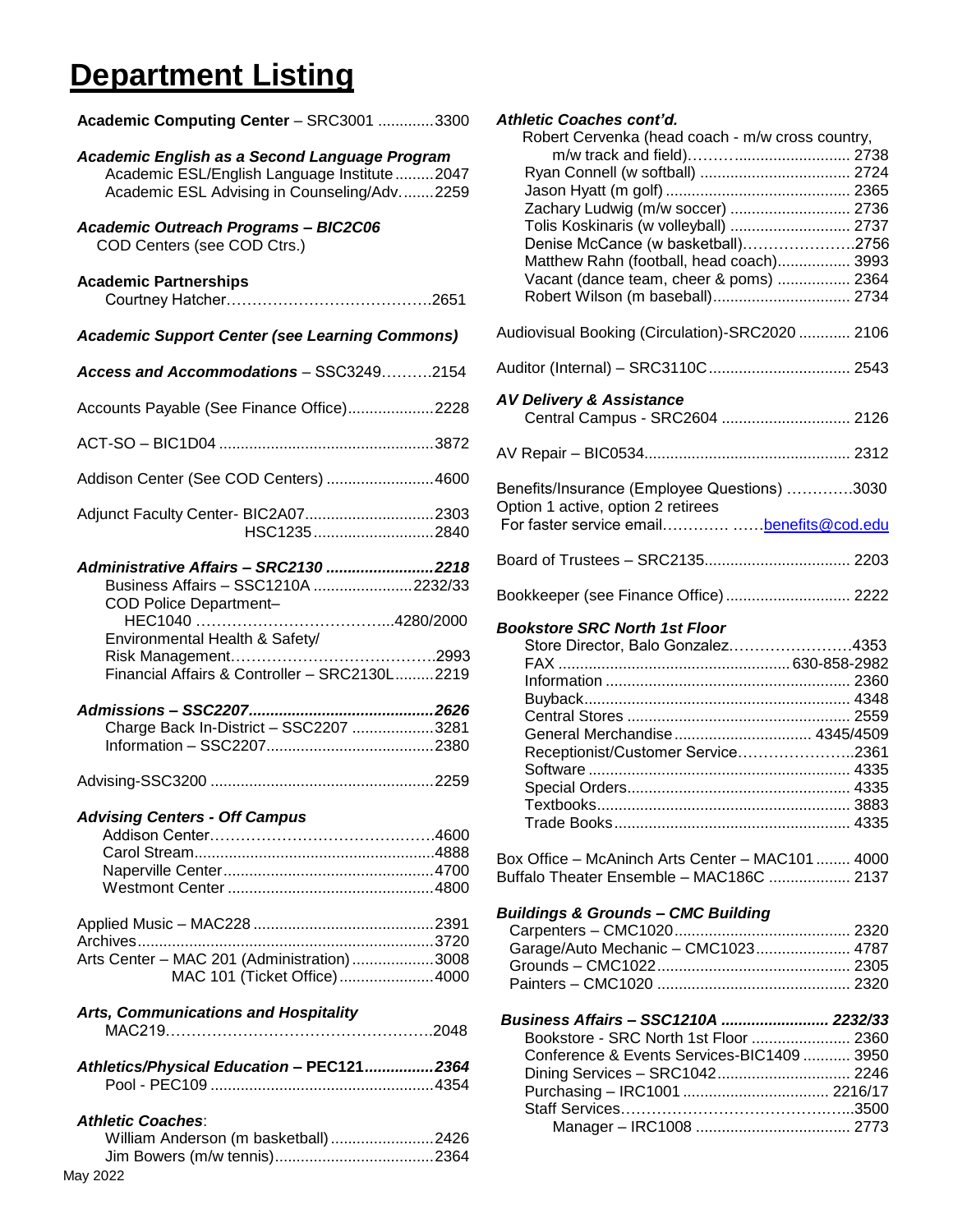# *Business Affairs cont'd.*

| Faculty/Staff Support Center - IRC1001 3500 |  |
|---------------------------------------------|--|
| Postal Services - BIC05352249               |  |
|                                             |  |
| Sign Printing & Engraving - BIC05153357     |  |
| Switchboard (Campus Operators)-IRC1001 "0"  |  |
| Warehouse - BIC0517 2238/2550               |  |
| Word Processing - IRC10013500               |  |

Business & Applied Technology – TEC1034............2592

#### *Business Development Center*

| 535 Duane St., Office 233 Glen Ellyn, IL 60137    |
|---------------------------------------------------|
|                                                   |
| Illinois Small Business Development Center (SBDC) |
| Program Manager, Ute Westphal2630                 |
| Administrative Assistant Maryellen Schlosser3220  |
| Procurement Technical Assistance Center (PTAC)    |
| Program Manager, Rita Haake 2616                  |
|                                                   |
| Illinois International Trade Center               |
| Program Manager, Jean Lin3041                     |
|                                                   |
| Cafeteria (See Dining Services) 2246              |
|                                                   |
|                                                   |

#### *Campus Services*

| Signage & Engraving - BIC05153357 |  |
|-----------------------------------|--|
| Support Services - IRC10013500    |  |
|                                   |  |
| Word Processing - IRC10013500     |  |
| Warehouse Services - BIC05172550  |  |

#### *Career Services Center – SSC3258*

| Co-op Education and Internship2230                  |  |
|-----------------------------------------------------|--|
| Carol Stream Center (see COD Centers)4888           |  |
|                                                     |  |
| Cash Disbursements Manager (See Finance Office)2293 |  |
|                                                     |  |
|                                                     |  |
| Center for Access & Accommodation - SSC32492154     |  |
| <b>Center for Student Success --</b>                |  |
| Central Stores - SRC North 1st Floor2559            |  |
| Central Scheduling Office - BIC4004213<br>May 2022  |  |

| Certified Nursing Assistant Program 8433           |  |
|----------------------------------------------------|--|
| Chaparral Fitness Center - PEC202  2633            |  |
| Charge Back In-District - SSC2201 3281             |  |
| Charge Back Out-of-District - SSC2221  2377        |  |
| Child Development Center (See Continuing Ed.) 4223 |  |
| Circulation Desk - (Library) - SRC2043 2106        |  |
| Cleve Carney Gallery - MAC100 2321/3008            |  |
| Clubs & Organizations - SSC1217  2243              |  |
| <b>COD Centers</b>                                 |  |
| <b>Addison Center</b>                              |  |
|                                                    |  |
| 301 S. Swift Road, Door 12, Addison IL 60101 4600  |  |
| Learning Commons ADC1064650                        |  |
|                                                    |  |
|                                                    |  |
| <b>Carol Stream Center</b>                         |  |
| 500 Kuhn Road, Carol Stream, IL 60188  4888        |  |
|                                                    |  |
|                                                    |  |
| Center Supervisor, Diana Thielen4861               |  |
| Naperville Center                                  |  |
| 1223 Rickert Drive, Naperville, IL 60540  4700     |  |
|                                                    |  |
|                                                    |  |
|                                                    |  |
| <b>Westmont Center</b>                             |  |
| 650 Pasquinelli Drive, Westmont, IL 60559  4800    |  |
| Learning Commons WC28B4850                         |  |
|                                                    |  |
| Center Supervisor, Peter Mumford4829               |  |
| COD @ WorkNet DuPage Career Center                 |  |
| 2389<br>2525 Cabot Drive, Lisle                    |  |
| College & Career Information Center (CCIC)  2386   |  |
| College of DuPage Catalogs - SSC2207  4522         |  |
| <b>College of DuPage Police Department</b>         |  |
| HEC1040                                            |  |
| Dispatch Center - SRC2100  2000                    |  |
|                                                    |  |
|                                                    |  |
|                                                    |  |
|                                                    |  |
| <b>Conference &amp; Events Services - BIC1409</b>  |  |
| Reservations - External Room Rentals 3950          |  |
| Controller's Office (See Finance Office)  2219     |  |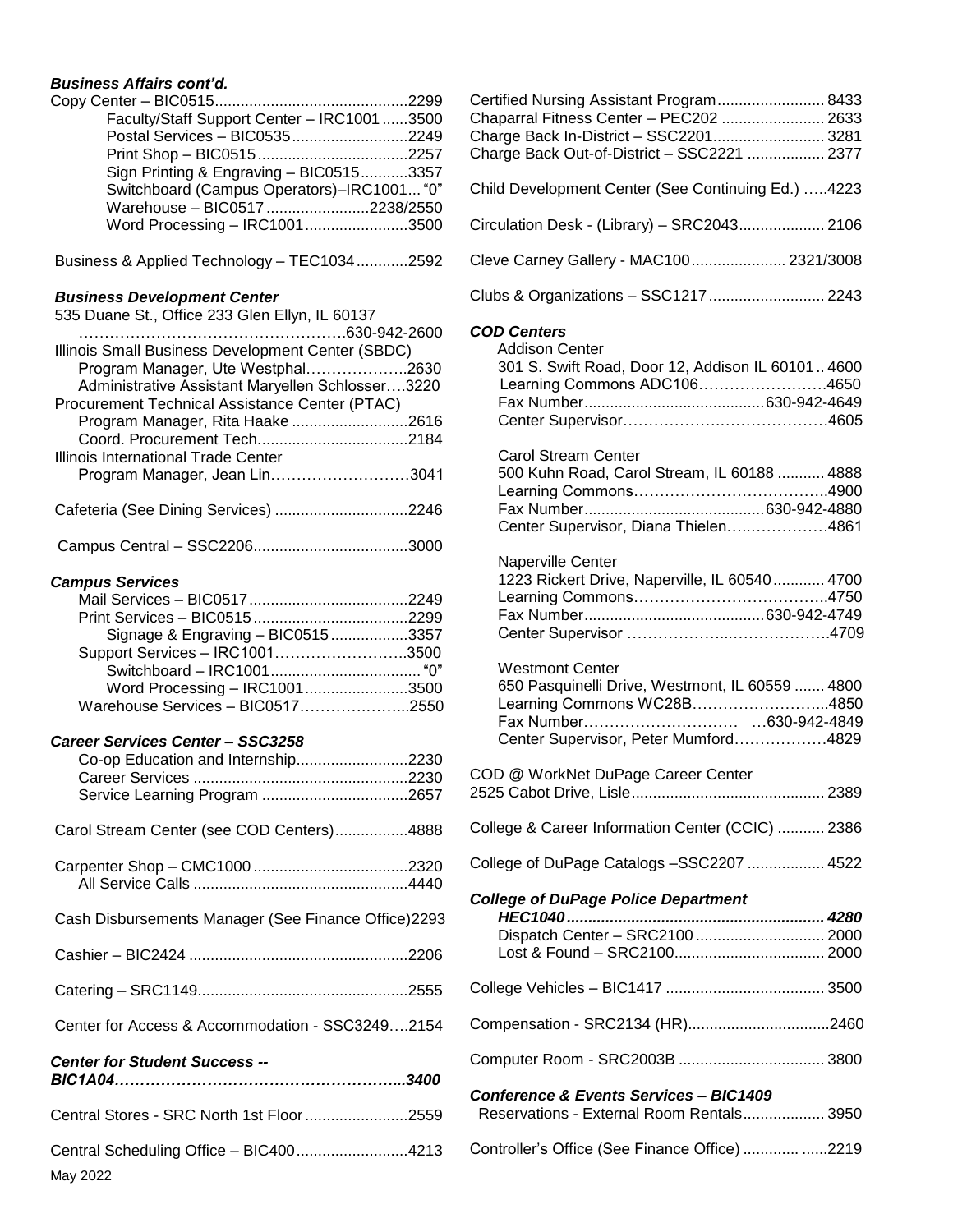Cooperative Education (See Career Services Ctr.)...2611

| <b>Copy Services (See Staff Services)</b> |  |
|-------------------------------------------|--|
|                                           |  |

## *Continuing Education – SRC1111*

| Adult Basic Education/High School Equivalency/<br><b>English Language Acquisition Program</b><br>Program Administrative Office - SRC1110 3697<br>People Educating People (PEP)<br>Volunteer Program - SRC1110 2992/3697 |  |
|-------------------------------------------------------------------------------------------------------------------------------------------------------------------------------------------------------------------------|--|
| <b>Homeland Security Training Institute</b><br>Director (Thomas Brady) - HTC10092190                                                                                                                                    |  |
| Lifelong Learning                                                                                                                                                                                                       |  |
|                                                                                                                                                                                                                         |  |
| Suburban Law Enforcement Academy<br>Manager, James Volpe - HEC2033  3269                                                                                                                                                |  |
|                                                                                                                                                                                                                         |  |
| <b>Counseling, Advising and Transfer Services</b>                                                                                                                                                                       |  |
|                                                                                                                                                                                                                         |  |
| Courier (Student Newspaper) - SSC1220 2113                                                                                                                                                                              |  |
|                                                                                                                                                                                                                         |  |
| Cultural Guild (See Resource Development) 2698                                                                                                                                                                          |  |
|                                                                                                                                                                                                                         |  |
|                                                                                                                                                                                                                         |  |

#### *Divisions*

| Arts, Communication & Hospitality           |  |
|---------------------------------------------|--|
|                                             |  |
| Business & Applied Technology - TEC10342592 |  |
| Continuing Education and Public Services -  |  |
|                                             |  |
|                                             |  |
| Nursing & Health Sciences - HSC12208331     |  |
| Science, Technology, Engineering and Math-  |  |
|                                             |  |
| Social/Behavioral Sciences and Library-     |  |
|                                             |  |
|                                             |  |

| Physical Education -                                          |  |
|---------------------------------------------------------------|--|
|                                                               |  |
| Electricians - Electrician Shop  2363                         |  |
| <b>Employee Assistance Program</b>                            |  |
| <b>Central DuPage Hospital</b>                                |  |
| 27 W. 350 High Lake Road<br>Winfield, IL 60190  630-653-4218  |  |
| Employee Development Center - SRC1107  3805                   |  |
| <b>Employment</b>                                             |  |
|                                                               |  |
| Human Resources                                               |  |
| Student (Off Campus) - SSC3258 2230<br><b>Career Services</b> |  |
| Student (On Campus) - SRC2134  2460                           |  |
|                                                               |  |
| (For emergencies, dial ext. 2000 (Public Safety) ask for      |  |
| the Engineer on duty to be paged)                             |  |
| External Relations - IRC1045  2373                            |  |
|                                                               |  |
|                                                               |  |
| External Campus Signage  2754                                 |  |
| Community Relations/Speakers Bureau  3823                     |  |
|                                                               |  |
| Press Release (news, sports)  2454                            |  |
|                                                               |  |
| Buildings & Grounds - CMC1000  2574                           |  |
|                                                               |  |
| Custodial - BIC0501  2694/2742                                |  |
|                                                               |  |
|                                                               |  |
| (For emergencies, dial ext. 2000 (Public Safety)              |  |
| and ask for the Engineer on duty)                             |  |
| Help Desk (Service Calls) - CMC1000  4440                     |  |
|                                                               |  |
|                                                               |  |
|                                                               |  |
| Fast Track Program - BIC3B11  3278                            |  |

#### *FAX Numbers*

| Access and Accommodations 630-942-2071     |  |
|--------------------------------------------|--|
|                                            |  |
|                                            |  |
|                                            |  |
| Admissions and Outreach630-942-2686        |  |
|                                            |  |
|                                            |  |
|                                            |  |
|                                            |  |
| Business & Applied Technology 630-942-3923 |  |
|                                            |  |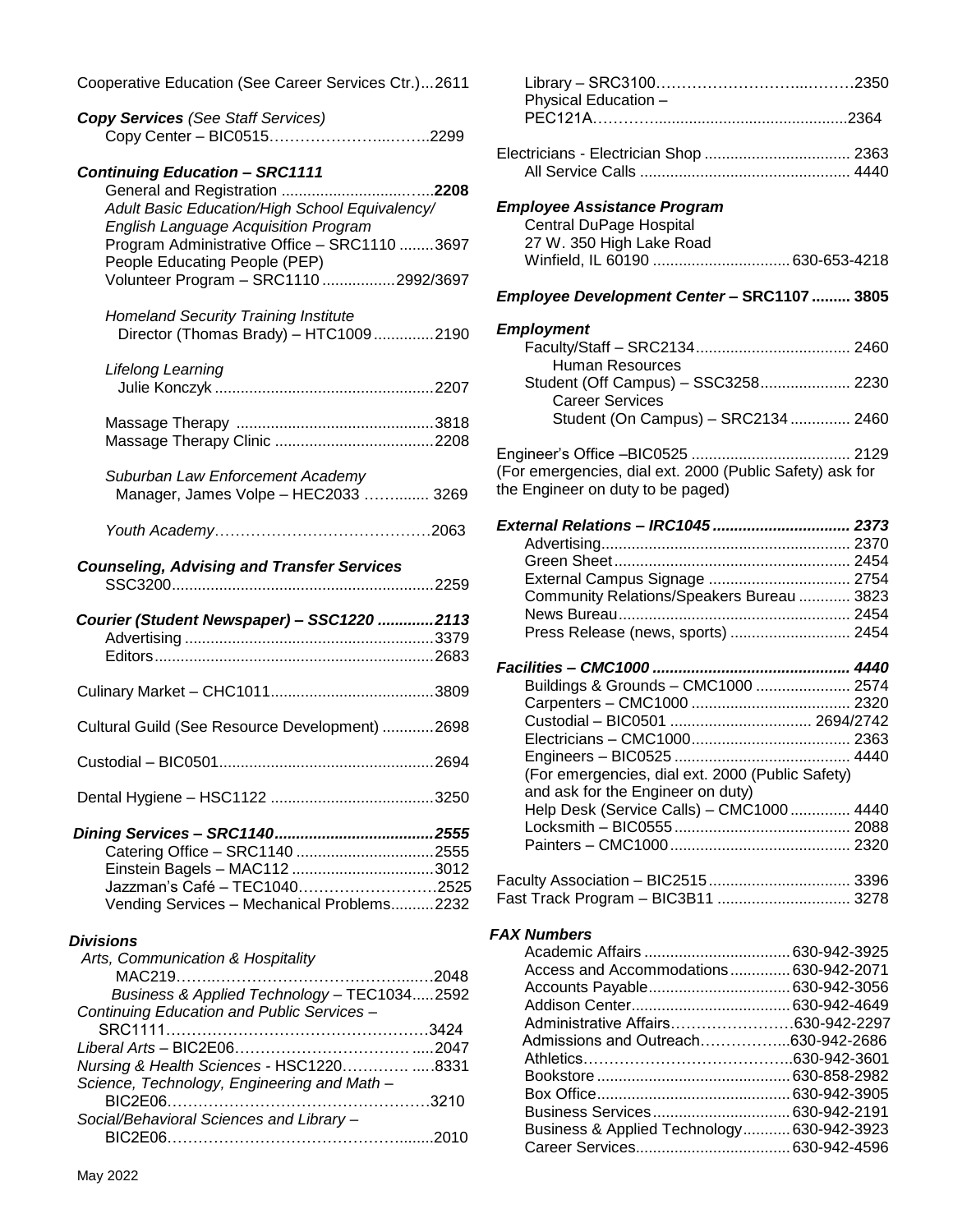### *FAX Numbers cont'd.*

| Center for Entrepreneurship 630-505-4931<br>Central Scheduling 630-942-3886<br>Conference & Events  630-942-3955<br>Continuing Education  630-942-3785<br>Culinary Fine Dining 630-942-3160<br>Faculty Staff Support Center 630-942-4359<br>Financial Affairs630-942-2297<br>High School Partnership  630-942-3799<br>Homeland Education Center Mailroom 630-942-4998<br>Human Resources  630-942-4027<br>International Students  630-942-2323<br>Learning Commons 630-942-3749<br>McAninch Arts Center  630-942-3002<br>Naperville Center  630-942-4749<br>Natural Sciences  630-942-2759<br>Nursing & Health Sciences  630-942-4222<br>Office Technology Lab630-942-3936<br>President's Office  630-942-2869<br>Public Safety - SRC2100 630-790-9599<br>Public Safety - HEC1040 630-942-3922<br>Registration 630-942-2878(new)630-942-3785<br>Research and Analytics630-942-4282<br>Risk Management  630-942-4474<br>Testing - Academic  630-942-3724<br>Testing - Specialized  630-942-2932<br>Training Athletics 630-942-3780<br>Truck Driving School 630-953-9105 | Carol Stream Center  630-942-4880 |  |
|------------------------------------------------------------------------------------------------------------------------------------------------------------------------------------------------------------------------------------------------------------------------------------------------------------------------------------------------------------------------------------------------------------------------------------------------------------------------------------------------------------------------------------------------------------------------------------------------------------------------------------------------------------------------------------------------------------------------------------------------------------------------------------------------------------------------------------------------------------------------------------------------------------------------------------------------------------------------------------------------------------------------------------------------------------------------|-----------------------------------|--|
|                                                                                                                                                                                                                                                                                                                                                                                                                                                                                                                                                                                                                                                                                                                                                                                                                                                                                                                                                                                                                                                                        |                                   |  |
|                                                                                                                                                                                                                                                                                                                                                                                                                                                                                                                                                                                                                                                                                                                                                                                                                                                                                                                                                                                                                                                                        |                                   |  |
|                                                                                                                                                                                                                                                                                                                                                                                                                                                                                                                                                                                                                                                                                                                                                                                                                                                                                                                                                                                                                                                                        |                                   |  |
|                                                                                                                                                                                                                                                                                                                                                                                                                                                                                                                                                                                                                                                                                                                                                                                                                                                                                                                                                                                                                                                                        |                                   |  |
|                                                                                                                                                                                                                                                                                                                                                                                                                                                                                                                                                                                                                                                                                                                                                                                                                                                                                                                                                                                                                                                                        |                                   |  |
|                                                                                                                                                                                                                                                                                                                                                                                                                                                                                                                                                                                                                                                                                                                                                                                                                                                                                                                                                                                                                                                                        |                                   |  |
|                                                                                                                                                                                                                                                                                                                                                                                                                                                                                                                                                                                                                                                                                                                                                                                                                                                                                                                                                                                                                                                                        |                                   |  |
|                                                                                                                                                                                                                                                                                                                                                                                                                                                                                                                                                                                                                                                                                                                                                                                                                                                                                                                                                                                                                                                                        |                                   |  |
|                                                                                                                                                                                                                                                                                                                                                                                                                                                                                                                                                                                                                                                                                                                                                                                                                                                                                                                                                                                                                                                                        |                                   |  |
|                                                                                                                                                                                                                                                                                                                                                                                                                                                                                                                                                                                                                                                                                                                                                                                                                                                                                                                                                                                                                                                                        |                                   |  |
|                                                                                                                                                                                                                                                                                                                                                                                                                                                                                                                                                                                                                                                                                                                                                                                                                                                                                                                                                                                                                                                                        |                                   |  |
|                                                                                                                                                                                                                                                                                                                                                                                                                                                                                                                                                                                                                                                                                                                                                                                                                                                                                                                                                                                                                                                                        |                                   |  |
|                                                                                                                                                                                                                                                                                                                                                                                                                                                                                                                                                                                                                                                                                                                                                                                                                                                                                                                                                                                                                                                                        |                                   |  |
|                                                                                                                                                                                                                                                                                                                                                                                                                                                                                                                                                                                                                                                                                                                                                                                                                                                                                                                                                                                                                                                                        |                                   |  |
|                                                                                                                                                                                                                                                                                                                                                                                                                                                                                                                                                                                                                                                                                                                                                                                                                                                                                                                                                                                                                                                                        |                                   |  |
|                                                                                                                                                                                                                                                                                                                                                                                                                                                                                                                                                                                                                                                                                                                                                                                                                                                                                                                                                                                                                                                                        |                                   |  |
|                                                                                                                                                                                                                                                                                                                                                                                                                                                                                                                                                                                                                                                                                                                                                                                                                                                                                                                                                                                                                                                                        |                                   |  |
|                                                                                                                                                                                                                                                                                                                                                                                                                                                                                                                                                                                                                                                                                                                                                                                                                                                                                                                                                                                                                                                                        |                                   |  |
|                                                                                                                                                                                                                                                                                                                                                                                                                                                                                                                                                                                                                                                                                                                                                                                                                                                                                                                                                                                                                                                                        |                                   |  |
|                                                                                                                                                                                                                                                                                                                                                                                                                                                                                                                                                                                                                                                                                                                                                                                                                                                                                                                                                                                                                                                                        |                                   |  |
|                                                                                                                                                                                                                                                                                                                                                                                                                                                                                                                                                                                                                                                                                                                                                                                                                                                                                                                                                                                                                                                                        |                                   |  |
|                                                                                                                                                                                                                                                                                                                                                                                                                                                                                                                                                                                                                                                                                                                                                                                                                                                                                                                                                                                                                                                                        |                                   |  |
|                                                                                                                                                                                                                                                                                                                                                                                                                                                                                                                                                                                                                                                                                                                                                                                                                                                                                                                                                                                                                                                                        |                                   |  |
|                                                                                                                                                                                                                                                                                                                                                                                                                                                                                                                                                                                                                                                                                                                                                                                                                                                                                                                                                                                                                                                                        |                                   |  |
|                                                                                                                                                                                                                                                                                                                                                                                                                                                                                                                                                                                                                                                                                                                                                                                                                                                                                                                                                                                                                                                                        |                                   |  |
|                                                                                                                                                                                                                                                                                                                                                                                                                                                                                                                                                                                                                                                                                                                                                                                                                                                                                                                                                                                                                                                                        |                                   |  |
|                                                                                                                                                                                                                                                                                                                                                                                                                                                                                                                                                                                                                                                                                                                                                                                                                                                                                                                                                                                                                                                                        |                                   |  |
|                                                                                                                                                                                                                                                                                                                                                                                                                                                                                                                                                                                                                                                                                                                                                                                                                                                                                                                                                                                                                                                                        |                                   |  |
|                                                                                                                                                                                                                                                                                                                                                                                                                                                                                                                                                                                                                                                                                                                                                                                                                                                                                                                                                                                                                                                                        |                                   |  |
|                                                                                                                                                                                                                                                                                                                                                                                                                                                                                                                                                                                                                                                                                                                                                                                                                                                                                                                                                                                                                                                                        |                                   |  |
|                                                                                                                                                                                                                                                                                                                                                                                                                                                                                                                                                                                                                                                                                                                                                                                                                                                                                                                                                                                                                                                                        |                                   |  |
|                                                                                                                                                                                                                                                                                                                                                                                                                                                                                                                                                                                                                                                                                                                                                                                                                                                                                                                                                                                                                                                                        |                                   |  |
|                                                                                                                                                                                                                                                                                                                                                                                                                                                                                                                                                                                                                                                                                                                                                                                                                                                                                                                                                                                                                                                                        |                                   |  |
|                                                                                                                                                                                                                                                                                                                                                                                                                                                                                                                                                                                                                                                                                                                                                                                                                                                                                                                                                                                                                                                                        |                                   |  |
|                                                                                                                                                                                                                                                                                                                                                                                                                                                                                                                                                                                                                                                                                                                                                                                                                                                                                                                                                                                                                                                                        |                                   |  |
|                                                                                                                                                                                                                                                                                                                                                                                                                                                                                                                                                                                                                                                                                                                                                                                                                                                                                                                                                                                                                                                                        |                                   |  |
|                                                                                                                                                                                                                                                                                                                                                                                                                                                                                                                                                                                                                                                                                                                                                                                                                                                                                                                                                                                                                                                                        |                                   |  |
|                                                                                                                                                                                                                                                                                                                                                                                                                                                                                                                                                                                                                                                                                                                                                                                                                                                                                                                                                                                                                                                                        |                                   |  |
|                                                                                                                                                                                                                                                                                                                                                                                                                                                                                                                                                                                                                                                                                                                                                                                                                                                                                                                                                                                                                                                                        |                                   |  |
|                                                                                                                                                                                                                                                                                                                                                                                                                                                                                                                                                                                                                                                                                                                                                                                                                                                                                                                                                                                                                                                                        |                                   |  |
|                                                                                                                                                                                                                                                                                                                                                                                                                                                                                                                                                                                                                                                                                                                                                                                                                                                                                                                                                                                                                                                                        |                                   |  |
|                                                                                                                                                                                                                                                                                                                                                                                                                                                                                                                                                                                                                                                                                                                                                                                                                                                                                                                                                                                                                                                                        |                                   |  |
|                                                                                                                                                                                                                                                                                                                                                                                                                                                                                                                                                                                                                                                                                                                                                                                                                                                                                                                                                                                                                                                                        |                                   |  |
|                                                                                                                                                                                                                                                                                                                                                                                                                                                                                                                                                                                                                                                                                                                                                                                                                                                                                                                                                                                                                                                                        |                                   |  |
|                                                                                                                                                                                                                                                                                                                                                                                                                                                                                                                                                                                                                                                                                                                                                                                                                                                                                                                                                                                                                                                                        |                                   |  |
|                                                                                                                                                                                                                                                                                                                                                                                                                                                                                                                                                                                                                                                                                                                                                                                                                                                                                                                                                                                                                                                                        |                                   |  |
|                                                                                                                                                                                                                                                                                                                                                                                                                                                                                                                                                                                                                                                                                                                                                                                                                                                                                                                                                                                                                                                                        |                                   |  |
|                                                                                                                                                                                                                                                                                                                                                                                                                                                                                                                                                                                                                                                                                                                                                                                                                                                                                                                                                                                                                                                                        |                                   |  |
|                                                                                                                                                                                                                                                                                                                                                                                                                                                                                                                                                                                                                                                                                                                                                                                                                                                                                                                                                                                                                                                                        |                                   |  |
| Westmont Center 630-942-4849                                                                                                                                                                                                                                                                                                                                                                                                                                                                                                                                                                                                                                                                                                                                                                                                                                                                                                                                                                                                                                           |                                   |  |

#### *Field & Experiential Learning/Global Education/ Study Abroad*

| Chief Financial Officer/Treasurer |  |
|-----------------------------------|--|
|                                   |  |
|                                   |  |
|                                   |  |
|                                   |  |

| <b>Grant Accounting</b>                                                                  |  |
|------------------------------------------------------------------------------------------|--|
| Cashiers/Accounts Receivable                                                             |  |
|                                                                                          |  |
| Accounts Payable & Payroll                                                               |  |
| <b>Budget Manager</b>                                                                    |  |
| Financial Assistance (Student) - SSC2220  2251                                           |  |
| <b>FOIA Officer</b>                                                                      |  |
| Leslie Hollowed, SRC31102609                                                             |  |
| Follett Bookstore (See Bookstore) 2360                                                   |  |
| Forensics (Speech) Team Office - SSC1216B2325                                            |  |
|                                                                                          |  |
|                                                                                          |  |
|                                                                                          |  |
| <b>General Counsel</b>                                                                   |  |
| Lilianna Kalin, SRC3110B3860<br>Marjorie Swanson, Assistant, Labor Relations             |  |
|                                                                                          |  |
| Glenbard High School Staff - BIC1A07  4198                                               |  |
| Grade Changes - SRC2150 2440/2445                                                        |  |
| Graduation Evaluation - SRC2150 3831                                                     |  |
|                                                                                          |  |
| Greenhouse (Horticulture) - TEC 0024  2862                                               |  |
| Grounds Maintenance - CMC1000  2305                                                      |  |
| HELP Desk (Facilities - Service Calls)  4440<br>HELP Desk (Information Technology)  4357 |  |
|                                                                                          |  |
| <b>High School Partnerships</b><br>Dual Credit/Dual Enrollment - BIC2C062880             |  |
|                                                                                          |  |
|                                                                                          |  |
|                                                                                          |  |
| Instructional Kitchen - FO-O-D  3663<br>Culinary/Pastry Kitchen - F-O-R-K 3675           |  |
| Human Resources - SRC2134 2460                                                           |  |
| Benefit/Insurance (Employee Questions)  3030<br>Option 1 active, option 2 retirees       |  |
| For faster service email  benefits@cod.edu                                               |  |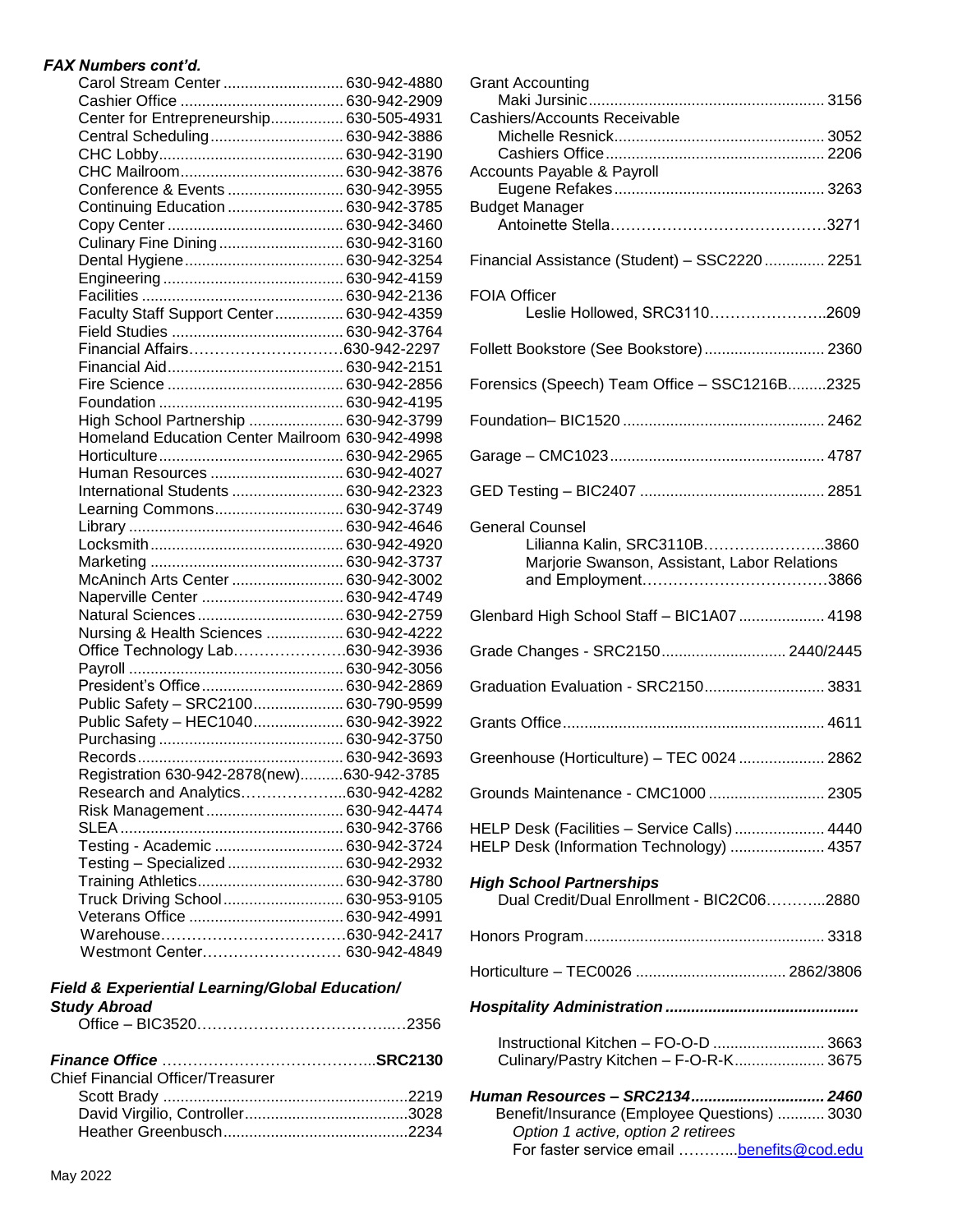| Compensation, Faculty & Administrators3492                                    |  |
|-------------------------------------------------------------------------------|--|
| Compensation Questions, Students 2936                                         |  |
| Employee Assistance Program (630) 653-4218                                    |  |
|                                                                               |  |
| Evaluation forms for Classified & Admin2931                                   |  |
|                                                                               |  |
|                                                                               |  |
| Grievances, Classified/Managerial 2656                                        |  |
|                                                                               |  |
|                                                                               |  |
| Professional Development Program 4233                                         |  |
|                                                                               |  |
|                                                                               |  |
|                                                                               |  |
|                                                                               |  |
|                                                                               |  |
|                                                                               |  |
|                                                                               |  |
|                                                                               |  |
|                                                                               |  |
|                                                                               |  |
| Information Technology - SRC2155 2470                                         |  |
| Academic Computing Center - SRC3600 3300                                      |  |
| Emerging Technology - SRC2001K2783                                            |  |
|                                                                               |  |
| Information Systems - SRC2164 2475                                            |  |
|                                                                               |  |
| Network Services - SRC2170 3984                                               |  |
| Office & Classroom Technology 3811                                            |  |
|                                                                               |  |
|                                                                               |  |
| Systems & Operations - BIC1E102472                                            |  |
| Telecommunications & Voice Serv3311                                           |  |
|                                                                               |  |
| Web & Instructional Technology2782                                            |  |
|                                                                               |  |
|                                                                               |  |
|                                                                               |  |
|                                                                               |  |
| <b>Institutional Advancement/Foundation</b>                                   |  |
|                                                                               |  |
| Vice President, Institutional Advancement                                     |  |
| Walter Johnson BIC1520G3416                                                   |  |
| <b>Executive Director, COD Foundation</b>                                     |  |
| Karen Kuhn - BIC1520  2698                                                    |  |
| Manager, Annual Giving/Alumni Relations                                       |  |
|                                                                               |  |
| Ellen Farrow - BIC1525C4476                                                   |  |
| Manager, Communication and Events                                             |  |
| Angela Bender - BIC1520D2469                                                  |  |
| <b>Grant Program Manager</b>                                                  |  |
| Marcia Frank - BIC3436C  4611                                                 |  |
| <b>Grant Specialist</b>                                                       |  |
| Andrew Luce -- BIC3436A4613                                                   |  |
| Manager, Development                                                          |  |
| Jane Oldfield - BIC1525D2466                                                  |  |
|                                                                               |  |
| Manager, Advancement Services                                                 |  |
| Shelley Weiler - BIC1525G2461                                                 |  |
| Prospect & Research Donor Specialist3422<br>Coordinator, Advancement Services |  |
|                                                                               |  |

| Coordinator, Advancement Services |  |
|-----------------------------------|--|
| Sarah Ariza - BIC1525B3419        |  |

#### *Institutional Advancement/Foundation cont'd.*

| Corporate Development Manager/Director |  |
|----------------------------------------|--|
|                                        |  |
| Administrative Assistant VI            |  |
| Julie Wolfe - BIC15203555              |  |
|                                        |  |
|                                        |  |

| Insurance/Benefits (Employee Questions) 3030<br>SRC 2134 (Human Resources) 3030<br>Option 1 - Active Employees, Option 2, Retirees |  |
|------------------------------------------------------------------------------------------------------------------------------------|--|
|                                                                                                                                    |  |
| Internal & External Campus Signage - BIC0517B  3357                                                                                |  |
| International Student Admissions Specialist -                                                                                      |  |
|                                                                                                                                    |  |
| Labs                                                                                                                               |  |
| Air Conditioning Lab - TEC0006  2197                                                                                               |  |
|                                                                                                                                    |  |
| Biology Lab                                                                                                                        |  |
|                                                                                                                                    |  |
|                                                                                                                                    |  |
|                                                                                                                                    |  |
|                                                                                                                                    |  |
|                                                                                                                                    |  |
| Certified Nursing Assistant (CNA) Lab  3109                                                                                        |  |
| Chaparral Fitness Center - PEC202  2633                                                                                            |  |
| <b>Computer Labs</b>                                                                                                               |  |
| Computer Resource - SRC2020 2671                                                                                                   |  |
| ACC Distribution Center - SRC3001 3300                                                                                             |  |
|                                                                                                                                    |  |
|                                                                                                                                    |  |
| Hospitality Program Kitchen/Lab - CHC1013  3663                                                                                    |  |
|                                                                                                                                    |  |
|                                                                                                                                    |  |
| Manufacturing Technology - TEC1054  2038                                                                                           |  |
|                                                                                                                                    |  |
|                                                                                                                                    |  |
|                                                                                                                                    |  |
| Physics Lab (prep room) - BIC3E06  2413                                                                                            |  |
| Radiologic Technology Lab - HSC1105 2199                                                                                           |  |
| Reading Lab/Developmental English Lab 3945                                                                                         |  |
|                                                                                                                                    |  |
|                                                                                                                                    |  |
|                                                                                                                                    |  |
| Latino Outreach Center - SSC22253039                                                                                               |  |
| <b>Learning Commons</b>                                                                                                            |  |
| Manager, Learning Support Services                                                                                                 |  |
|                                                                                                                                    |  |

*Main Campus - SRC2102........................................ 3941 Learning Commons West-TEC1016………......3960* Math Assistance.............................................….3339 Speech Assistance............................................. 3355 Tutoring Services ............................................... 3686 Writing & Reading Assistance............................ 3355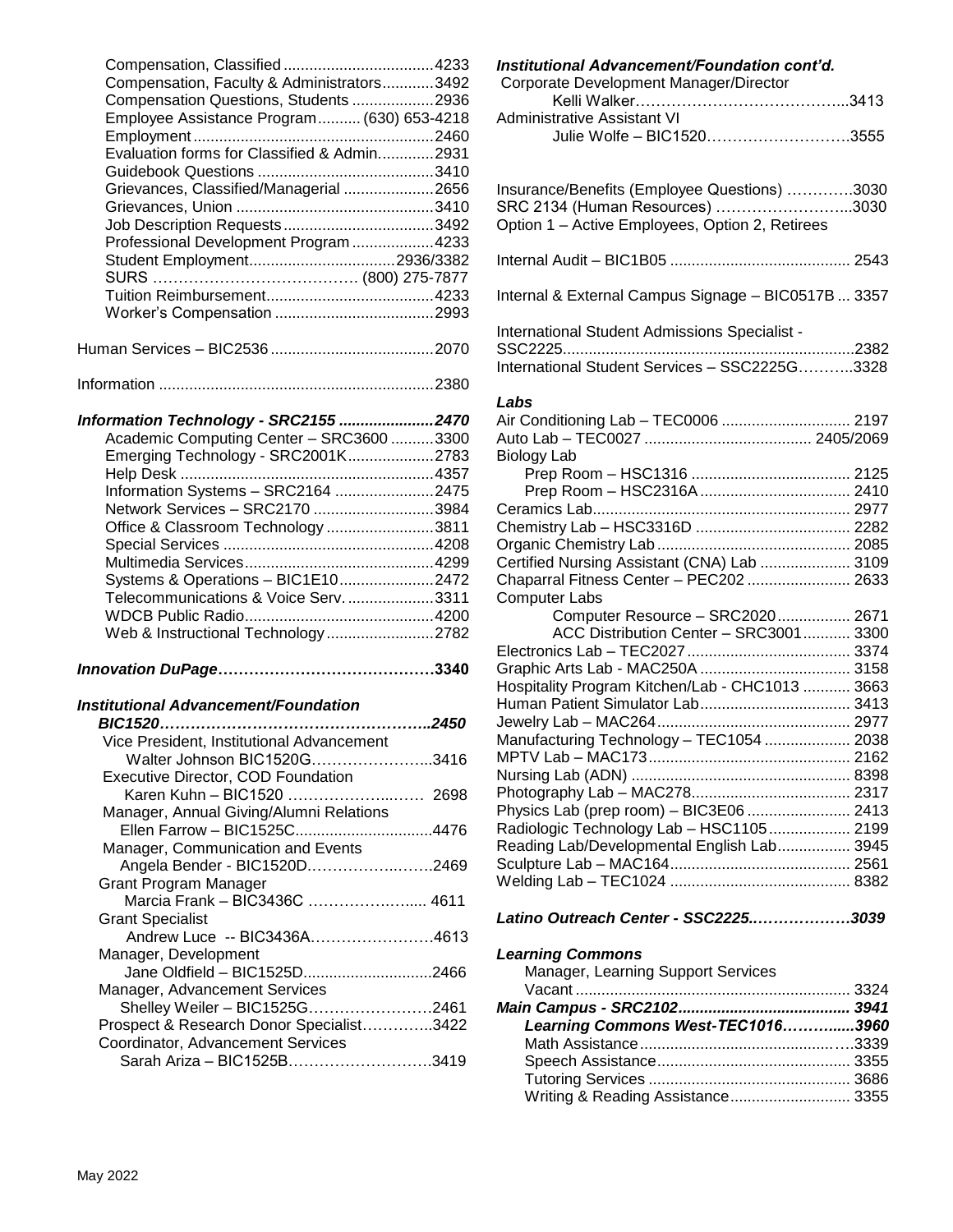| <b>Off Campus</b>                                       |  |
|---------------------------------------------------------|--|
| <b>Addison Center ADC106</b>                            |  |
| 301 S. Swift Road, Door 12                              |  |
| Addison IL 60101                                        |  |
|                                                         |  |
| <b>Carol Stream</b>                                     |  |
| <b>Carol Stream Center</b>                              |  |
| 500 Kuhn Road                                           |  |
| Carol Stream, IL 60188                                  |  |
|                                                         |  |
| <b>Naperville</b>                                       |  |
| Naperville Center                                       |  |
| 1223 Rickert Drive                                      |  |
| Naperville, IL 60564                                    |  |
|                                                         |  |
| FAX Number 630-942-4749                                 |  |
| Westmont                                                |  |
| <b>Westmont Center</b>                                  |  |
| 650 Pasquinelli Drive                                   |  |
| Westmont, IL 60559                                      |  |
|                                                         |  |
| FAX Number 630-942-4849                                 |  |
|                                                         |  |
| Learning Technologies BIC34012490                       |  |
|                                                         |  |
| Library                                                 |  |
| <b>Administrators:</b>                                  |  |
| Mark Rudisill, Interim Dean, Social/Behavioral Sciences |  |
|                                                         |  |
| Jennifer McIntosh, Associate Dean, Library2353          |  |
| Rebecca Cremin, Library Coordinator 2978                |  |
| Julie Taylor, Administrative Assistant 2354             |  |
|                                                         |  |
|                                                         |  |
| Librarians:                                             |  |
|                                                         |  |
|                                                         |  |
|                                                         |  |
|                                                         |  |
|                                                         |  |
|                                                         |  |
|                                                         |  |
|                                                         |  |
|                                                         |  |
|                                                         |  |
|                                                         |  |
|                                                         |  |
| <b>Bookings</b>                                         |  |
|                                                         |  |
|                                                         |  |
| Career Information (Upper Level Reference Desk)2386     |  |
|                                                         |  |
|                                                         |  |
| Circulation Services, Supervisor3728                    |  |
|                                                         |  |
|                                                         |  |
|                                                         |  |

| Library Technical Assistant (LTA) Program  2597    |  |
|----------------------------------------------------|--|
| Overdue notices, lost materials, holds, etc.  2106 |  |
|                                                    |  |
|                                                    |  |
|                                                    |  |
| Lifelong Learning - (see Continuing Ed.) 2207      |  |
|                                                    |  |
|                                                    |  |
|                                                    |  |
|                                                    |  |
| <b>Marketing and Communications</b>                |  |
|                                                    |  |
| Business Cards/Stationery  3370                    |  |
|                                                    |  |
| Freedom of Information Act 2373                    |  |
| Graphic and Web Design  2256/2560                  |  |
|                                                    |  |
| Photography (See External Relations)  3097         |  |
|                                                    |  |
|                                                    |  |

| Math Assistance Center - SRC2102  3339 |  |
|----------------------------------------|--|
| Math and Natural Sciences - 2E063210   |  |

# *McAninch Arts Center*

|--|--|--|

### *Multimedia Services – CHC2023*

| Manager                                   |  |
|-------------------------------------------|--|
|                                           |  |
| Media Duplication                         |  |
|                                           |  |
| Multimedia Events/WDCB-TV                 |  |
|                                           |  |
|                                           |  |
| <b>Music Rooms</b>                        |  |
|                                           |  |
|                                           |  |
| <i>Music Rooms cont'd.</i>                |  |
|                                           |  |
|                                           |  |
|                                           |  |
|                                           |  |
|                                           |  |
| Naperville Center (See COD Centers) 4700  |  |
|                                           |  |
|                                           |  |
| Naperville Learning Commons (See Learning |  |
|                                           |  |
|                                           |  |

May 2022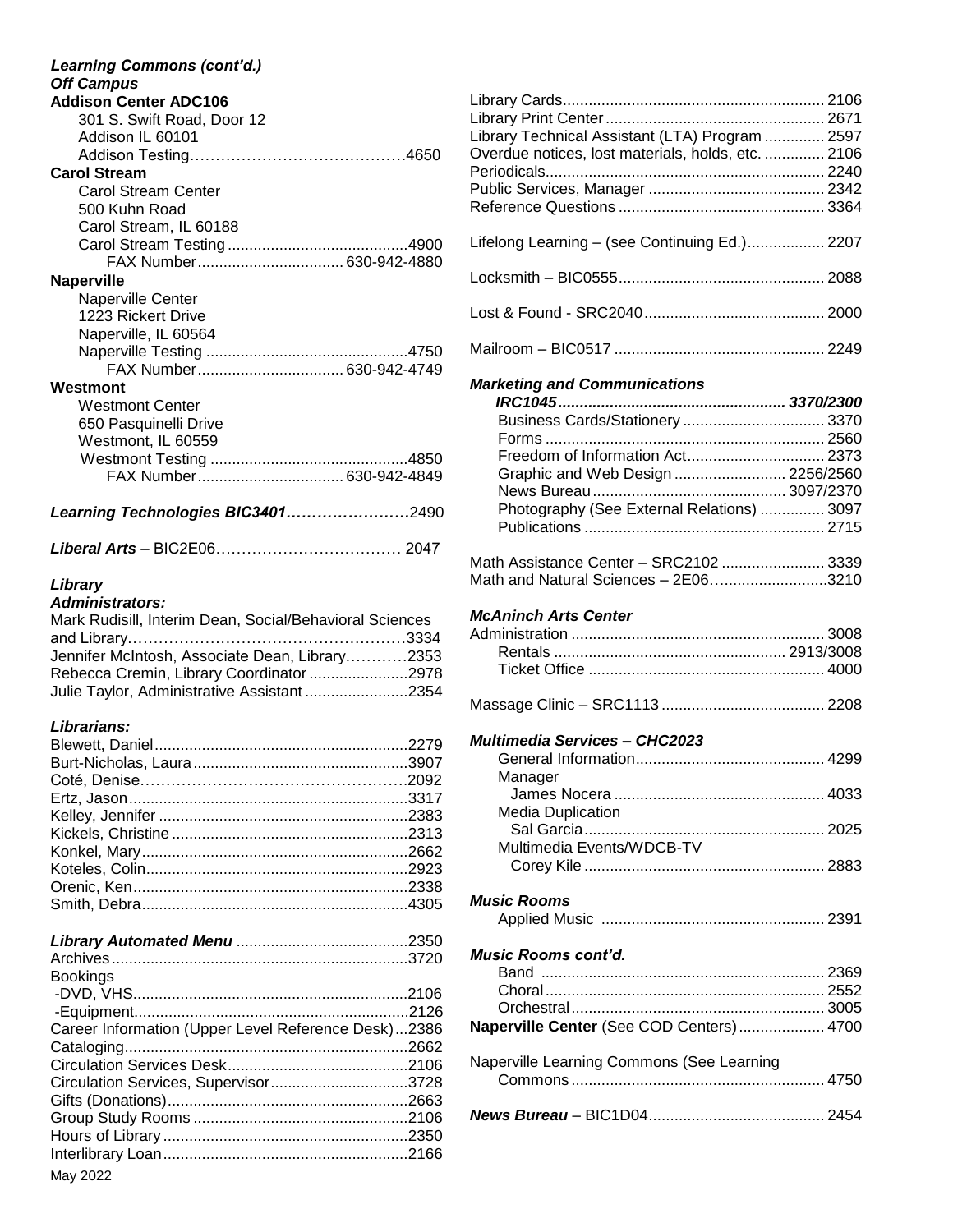| <b>Notaries</b><br><b>SRC Building</b>                                                          |
|-------------------------------------------------------------------------------------------------|
| <b>Glen Ellyn</b>                                                                               |
| Naperville Center                                                                               |
| Nursing and Health Sciences - HSC12208331                                                       |
| Office of Adjunct Faculty Support - BIC15002158                                                 |
| Older Adult Institute - (see Continuing Education, Lifelong<br>Learning)                        |
| Operations (Custodial) - BIC0501 2694                                                           |
| People Educating People (PEP) Volunteer                                                         |
|                                                                                                 |
|                                                                                                 |
| Personnel (Human Resources) - SRC2134 2460                                                      |
| Phi Theta Kappa - SSC2212 3053/2243<br>Advisor/Shannon Hernandez3054                            |
| Photography Department (Arts, Communication, &<br><b>Hospitality)</b>                           |
| Katherine Sifers, Assistant Professor2329                                                       |
| Physical Education/Athletics -PE121A 2364                                                       |
| Planning & Institutional Effectiveness                                                          |
| (After office hours/emergencies, dial ext. 2000-<br>Public Safety-ask to page Engineer on duty) |
|                                                                                                 |
| Prairie Light Review - SSC1227 2733                                                             |
|                                                                                                 |
|                                                                                                 |
| Program Board, Student Life - SSC1217 2642                                                      |
|                                                                                                 |

| Administrative Assistant 2005                                                                |  |
|----------------------------------------------------------------------------------------------|--|
| Assistant Provost of Instruction 2652                                                        |  |
| Administrative Assistant 3342                                                                |  |
| Assistant Provost of Student Affairs3688                                                     |  |
| Administrative Assistant 3687                                                                |  |
| Public Safety (See COD Police Department)  2000                                              |  |
|                                                                                              |  |
| Radio Station (WDCB 90.9 FM) - SRC1010 4200                                                  |  |
| Reference Desk (Library) - SRC3100 3364                                                      |  |
| <b>Registration Office - SSC2221</b><br>Registration Assistance for Students-Press "4". 2377 |  |
| Help Desk for COD Staff (internal only) 4357                                                 |  |
| Research and Analytics - <b>IRC1025</b> 3820                                                 |  |
|                                                                                              |  |
| Scholars Academy - SRC1111  2212/2208<br>(tutoring $-2^{nd}$ grade thru adult)               |  |
| Service Learning Program - SSC3258 2230                                                      |  |
| Social and Behavioral Sciences and the Library                                               |  |
|                                                                                              |  |
|                                                                                              |  |
|                                                                                              |  |
| Speech Assistance Area - SRC2102 3366                                                        |  |
| Speech (Forensics) Team Office - SSC1216  2054                                               |  |
|                                                                                              |  |
| Student Affairs - BIC3400B3687                                                               |  |
|                                                                                              |  |
| Discount Tickets-Movie/Great America 2243                                                    |  |
|                                                                                              |  |
|                                                                                              |  |
|                                                                                              |  |
|                                                                                              |  |
|                                                                                              |  |
| Student Financial Aid - SSC2220 2251                                                         |  |
| <b>Financial Aid Specialist</b>                                                              |  |
| IL Veterans Scholarships - SSC2220 2251                                                      |  |
| Student Leadership Council - SSC2214 2095                                                    |  |
|                                                                                              |  |
|                                                                                              |  |
|                                                                                              |  |
|                                                                                              |  |